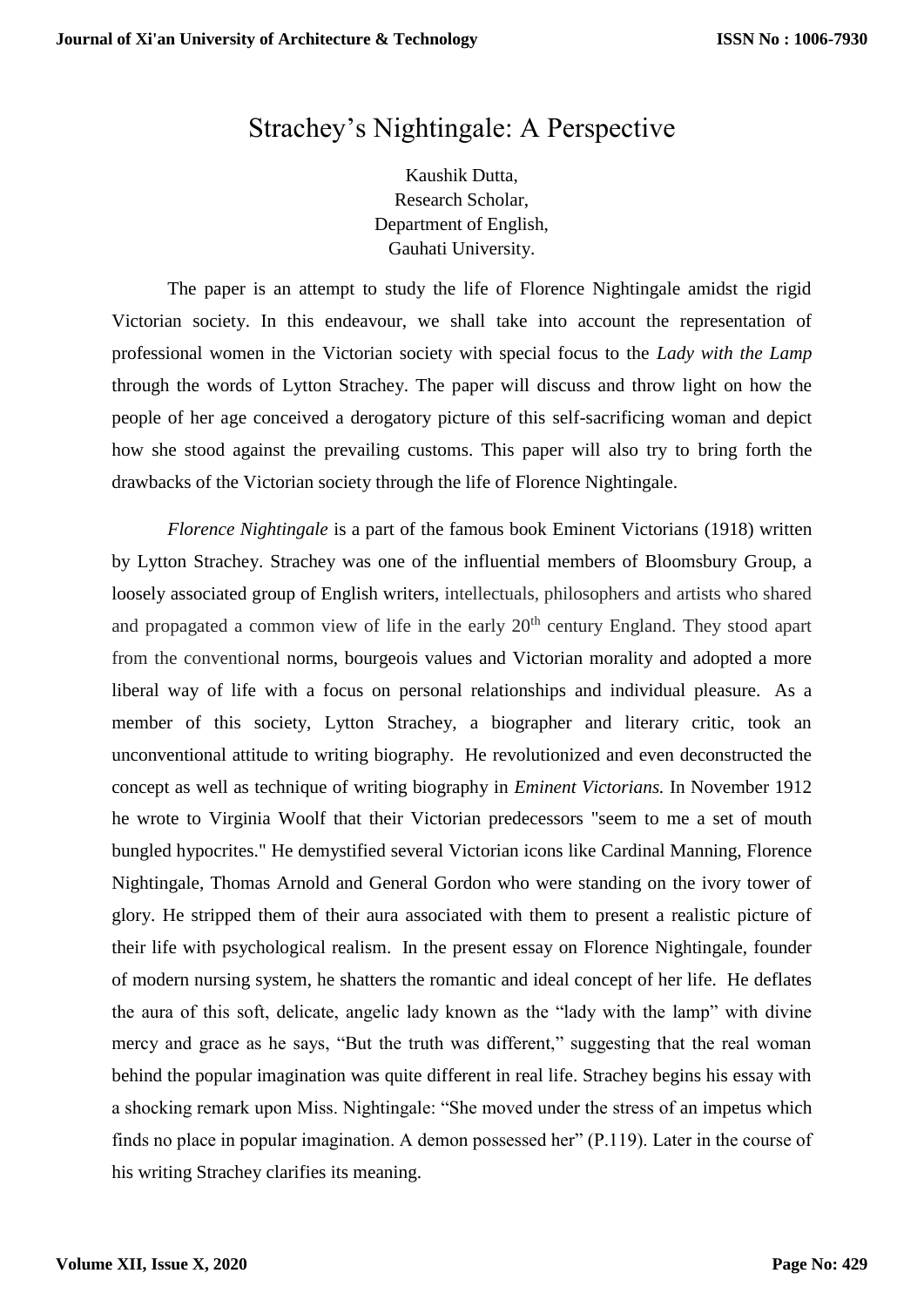The essay is divided in five parts each of which deals with different aspects of her life from different perspectives. The first passage focuses more upon Florence Nightingale's inward life, her character and mind. This passage also depicts the earlier stages of her life when she was preparing herself to choose the profession of a nurse. Born of a well-to-do family, Florence Nightingale was brought up with all the advantages of aristocratic life. While her sisters and cousins were busy in dinner-parties, dances and finding suitable partner for marriage, her craving was quite different. Strachey writes, "She would think of nothing but how to satisfy that singular craving of hers to be doing something" (p.121). Her lovers had been to her "an added burden and a mockery" (P.123). She was able brush aside all the allurements and temptations of life with disdain and loathing. Thus she suppressed, according to Strachey, "the most powerful and the profoundest of all the instincts of humanity" (p.123). But the suppression of this powerful instinct transformed her into a megalomaniac, autocratic, dominating lady with a strong and persisting desire of "doing something." This also gave her energy to face and overcome numerous difficulties in her profession as nursing was regarded as "a peculiarly disreputable" (p.121) profession at that time.

Upon arriving at Scutari she found the hospital in a deplorable condition without the basic facilities needed for the patients (p.120). She used her own resources and connections to provide them with the basic facilities. Her sympathy and affection touched the hearts of the patients and infused new hopes into those who had lost their hopes in life. Sometimes her efforts rescued those who had been considered as beyond curable by the doctor. Soon she became an idol among the patients. Strachey writes: "A passionate idolatry among the men: they kissed her shadow as it passed"(p.137). But there was other side of this delicate angelic lady which was known to the surgeons and other staff working under her instruction in the Scutari Hospital. Strachey writes: "Beneath her cool and calm demeanour lurked fierce and passionate fires…the high deliberation in the scope of the capacious brow, the sign of power in the dominating curve of the thin nose, and the traces of a harsh and dangerous temper – something peevish, something mocking, and yet something precise – the small and delicate mouth" (p.137). This is with her fierce dominating nature she brought order out of chaos with strict method and stern discipline. After all days' restraints and reserve, she poured out all her pent up energies in writing letters and which she filled with recommendations, suggestion and criticism at night. She also used her suppressed energies to find the faults of her officials and criticise them with fierce sarcasm and ridicule. Strachey writes: "…her pen, in the virulence of its volubility, would rush on to the discussion of individuals, to the denunciation of an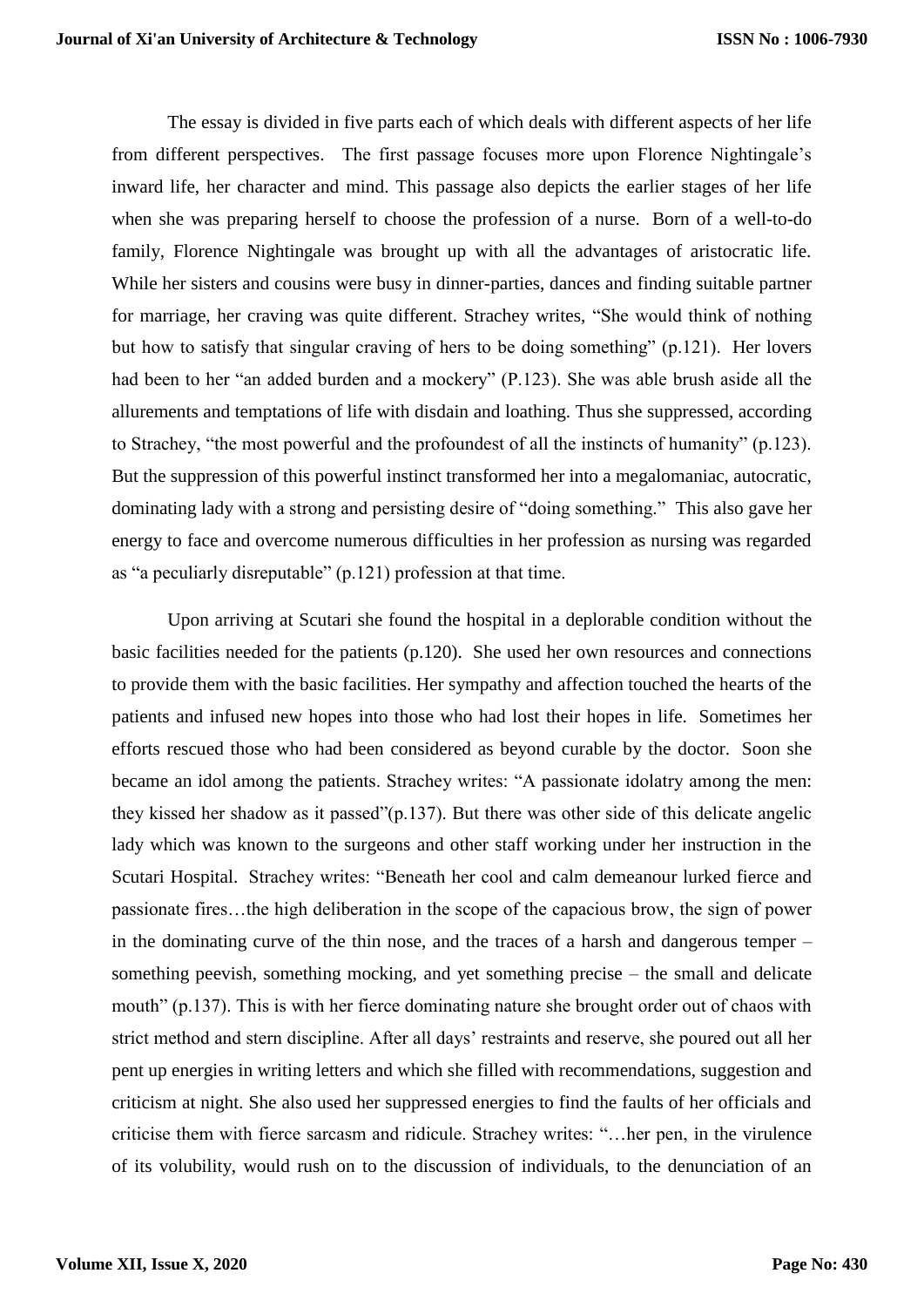incompetent surgeon or the ridicule of self-sufficient nurse. Her sarcasm searched the ranks of the officials with the deadly and unsparing precision of a machine gun" (p.139). Strachey also mentioned that she respected none. Even her vituperation descended upon her most wellwisher friend Sidney Herbert with whom she was once engaged in temporary quarrel. After gaining much popularity Miss Nightingale returned to England.

Strachey sardonically portrays her adventure in the philosophic and spiritual realm after her flawless victory in the physical world of action. Strachey writes: "She sighed for more worlds to conquer –more, and yet more. She looked about her – what was there left? Of course! Philosophy! After the world of action, the world of thought" (p.169). She found many defects in the workings and teachings of the church and tended to correct it with her suggestions. Her *Suggestions for Thought to the Searchers after Truth among the Artisans of England* (1860) unravels the difficulties ...connected with such matters as Belief in God, the plan of Creation, the origin of Evil etc. Strachey sardonically comments on her conception of God: "…her conception of God was certainly not orthodox. She felt towards Him as she might have felt towards a glorified sanitary engineer…she seems hardly to distinguish between the Deity and the Drains"(p.171). His biting satire on Miss. Nightingale does not end with this. He continues that if one reads few pages of her book he will get the impression that "Miss Nightingale has got the Almighty too into her clutches, and that, if He is not careful, she will kill Him with overwork." (p.171) But she was more comfortable in analysing and dissecting facts than in constructing abstract coherent system of thought. She was an empiricist who believed in what she saw. For her there was no such thing as "infection" as she had not seen it. But she noticed the good effect of fresh air upon her patients. That's why she always insisted that the patients' bedrooms should be well-ventilated. But according to Strachey it was "purely empirical doctrine and thus it led to some unfortunate results" (p.172). Though she was unaware of the hot weather in India, she recommended that "windows must be kept open all the year round" in the hospitals. This almost shocked the authorities in India who opposed this decision. But she stood firm in her position.

Florence Nightingale had the strength to stamp the notions of Victorian society underfoot. She opted for seizing the chance of forming herself "atrue and rich life". Onesided? May be so, but she made her choice knowing full well that by that very decision she was abnegating other possibilities. And so did her biographer. Florence Nightingale's story on Strachey's interpretation drives home the brutal truth that feminist critics were so slow to arrive at; namely, all women must destroy in order to create: in her case the all-powerful